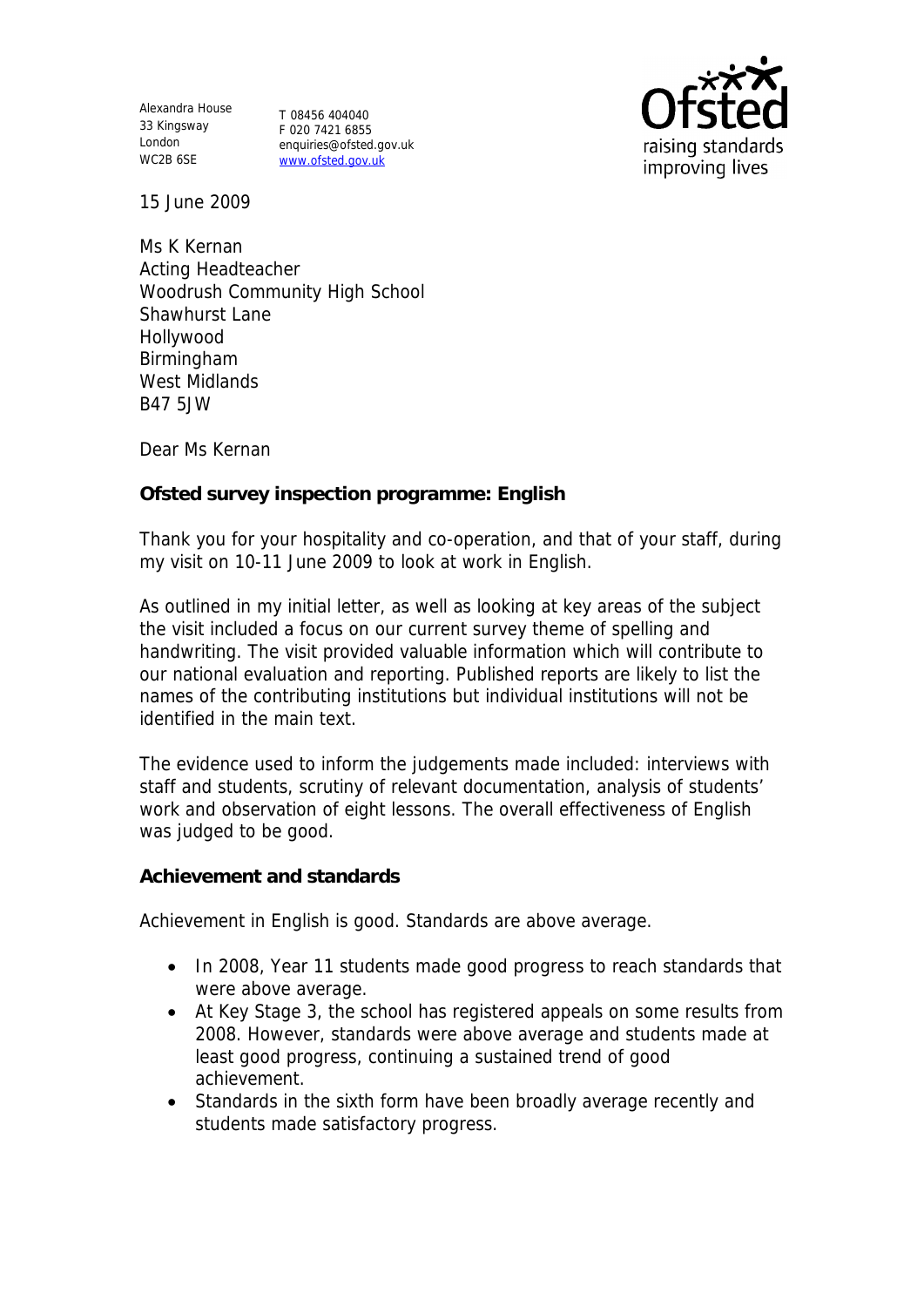- The school's assessment information for current students, including those in the sixth form, indicates that they are likely to reach their targets and exceed last year's results.
- There is no significant difference between the performance of girls and boys compared to the national pattern. Students with learning difficulties and/or disabilities make at least similar progress to their peers because of very effective intervention.
- In the lessons observed, students made generally good progress and enjoyed their learning. They concentrated well and worked together effectively. They contributed confidently and most answered willingly and participated in discussion.

**Quality of teaching and learning of English**

The quality of teaching and learning is good.

- Teachers plan lessons thoroughly with clear objectives which they explain carefully to students. Lessons are well structured and well managed, although there was insufficient time at the end of some lessons to test students' understanding and identify gaps in learning.
- Teachers' subject knowledge is good and they routinely reinforce key terms and concepts with students.
- Relationships in lessons are very good and enhance learning.
- Teachers use a good variety of activities with most lessons containing opportunities for students to work in pairs or groups. However, in some lessons, students had to listen to the teacher for too long.
- In most lessons, teachers' questioning challenged students to explain and justify ideas, although some questioning in satisfactory lessons did not encourage weaker or quieter students to participate.
- Teachers used interactive white boards effectively to structure lessons and engage students' interest.
- Systems for target setting and assessment are very good and used consistently. Teachers' marking is thorough, related to objectives and gives good guidance to students on how to improve their work.
- In the best lessons, students assess their own work and that of their peers but this varies in frequency and quality across classes.

## **Quality of curriculum**

The curriculum in English is outstanding.

- The curriculum is broad and covers a full range of genres, text types and media. It is also flexible, allowing some students to progress at a faster rate or providing others with additional support to consolidate their literacy skills. As a result, there are a number of alternative programmes available to meet students' needs.
- Schemes of work are very detailed, focused on key skills and assessment objectives, and contain very clear guidance for teachers.